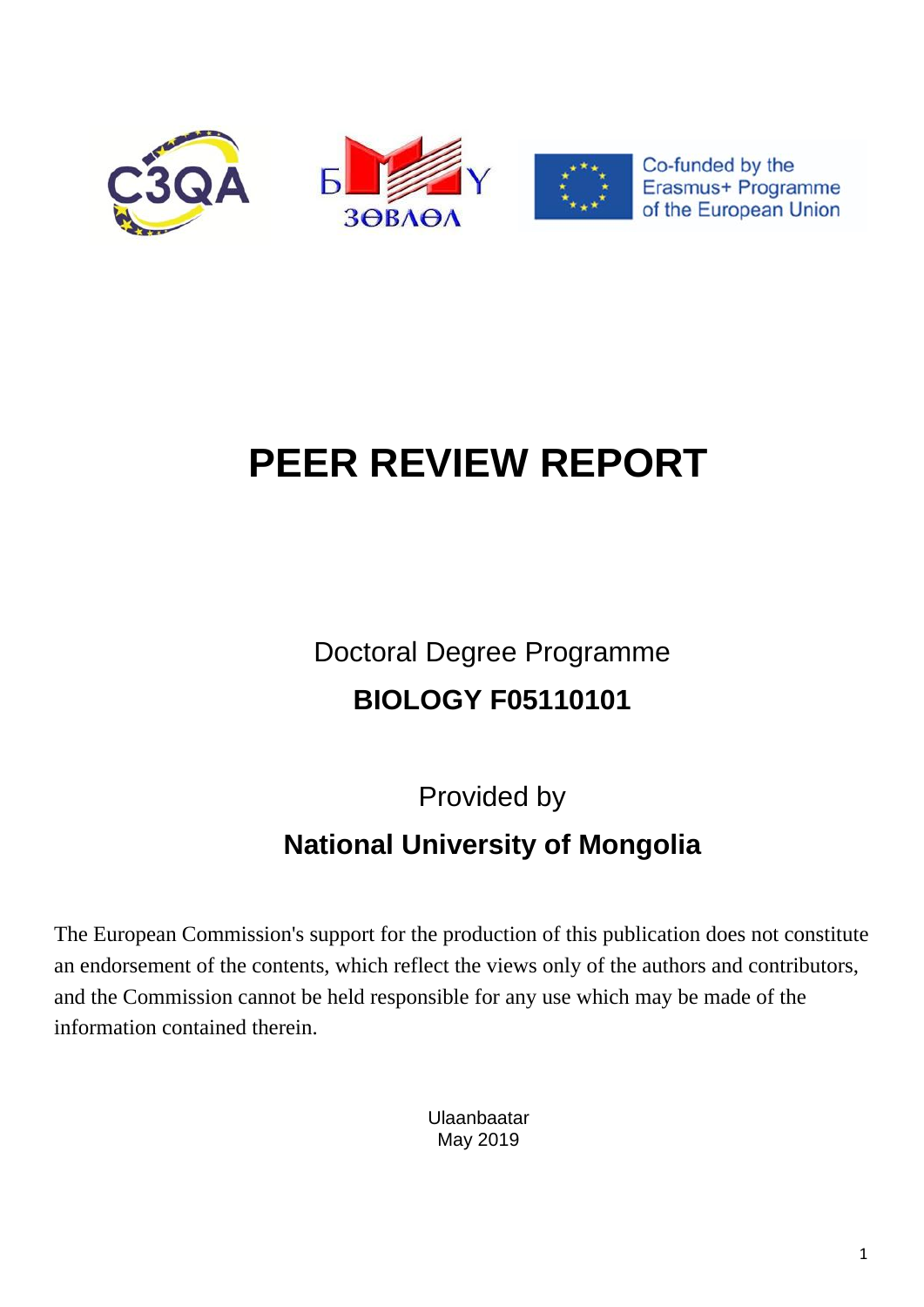## **Table of Content**

| Criterion 1. DOCTORAL PROGRAMME OBJECTIVES AND CONTENT 4<br>Criterion 2. DOCTORAL PROGRAMME IMPLEMENTATION  6<br>Criterion 3. DOCTORAL STUDENT ASSESSMENT AND<br>Criterion 5. RESOURSES AND INFORMATION MANAGEMENT SYSTEM 11 |  |
|------------------------------------------------------------------------------------------------------------------------------------------------------------------------------------------------------------------------------|--|
|                                                                                                                                                                                                                              |  |
|                                                                                                                                                                                                                              |  |
|                                                                                                                                                                                                                              |  |
| E DECISION OF THE ACCREDITATION COMMISSION (Date) 15                                                                                                                                                                         |  |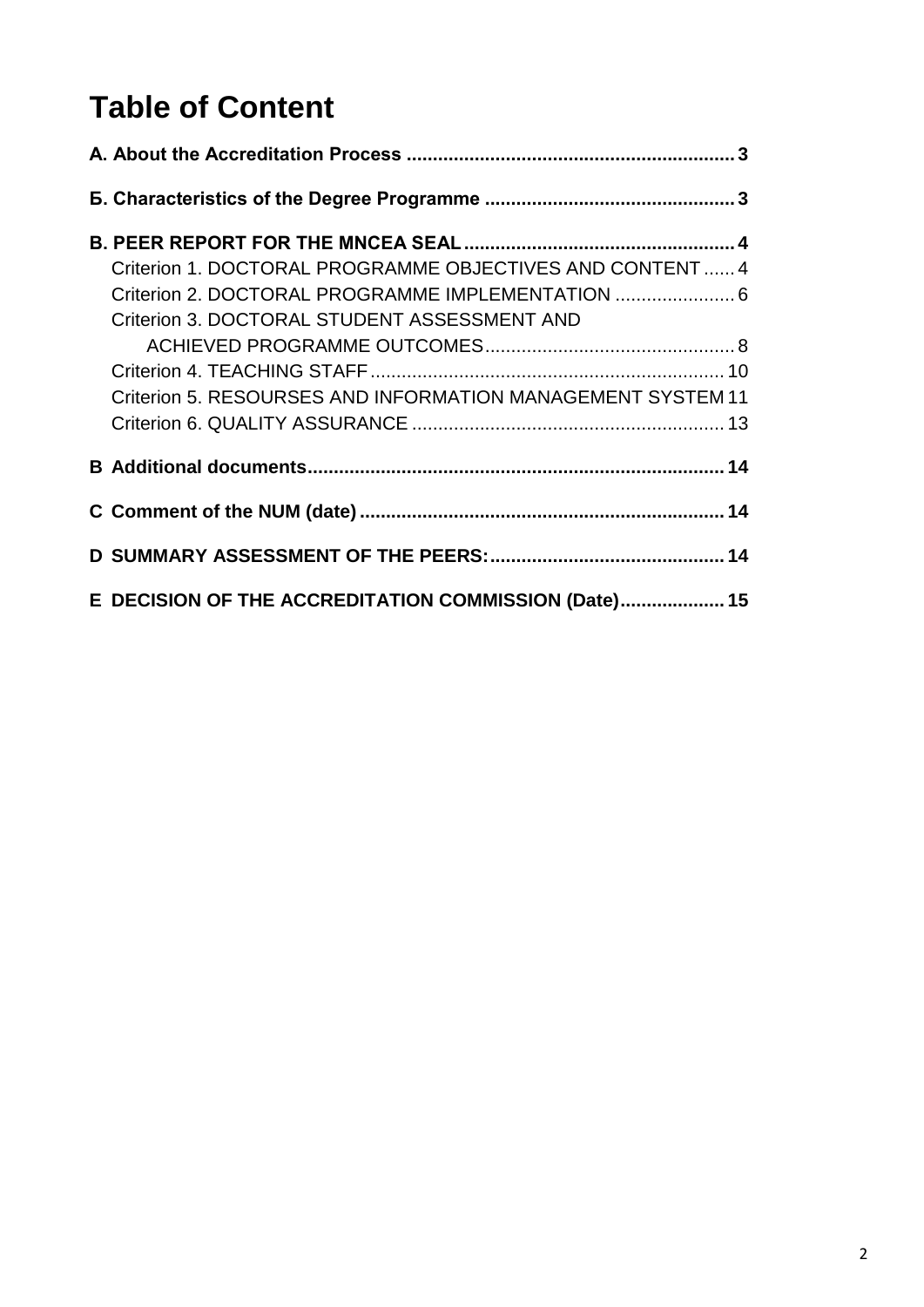## <span id="page-2-0"></span>**А. About the Accreditation Process**

| Name of the degree programme (in original<br>language)                                                                                                                            | (Official) English translation of the name                                       |  |  |  |
|-----------------------------------------------------------------------------------------------------------------------------------------------------------------------------------|----------------------------------------------------------------------------------|--|--|--|
| Биологи                                                                                                                                                                           | <b>Biology</b>                                                                   |  |  |  |
| Date of the contract: Jan 2019<br>Submission of the final version of the self-assessment report: March 2019<br>Date of the onsite visit: 2-3 May 2019<br>at: Main Building of NUM |                                                                                  |  |  |  |
| Peer panel:                                                                                                                                                                       |                                                                                  |  |  |  |
| <b>T.Gan-Erdene</b> (Institute of Chemistry and Chemical Technology, MAS)<br><b>O.Baatartsogt</b> (School of Animal science and Biotechnology, MULS)                              |                                                                                  |  |  |  |
| Jean-Marc Lobaccaro (UCA)                                                                                                                                                         |                                                                                  |  |  |  |
| Aleksandr Grigoryan (YSU)                                                                                                                                                         |                                                                                  |  |  |  |
| Tetyana Borovaya (KhNUE)                                                                                                                                                          |                                                                                  |  |  |  |
| Ruben Topchyan (ANQA)                                                                                                                                                             |                                                                                  |  |  |  |
| Representative/s of the MNCEA headquarter: J.Tungalag                                                                                                                             |                                                                                  |  |  |  |
| <b>Natural Sciences</b>                                                                                                                                                           | Responsible decision-making committee: Accreditation Commission for Programme of |  |  |  |
| Criteria used:                                                                                                                                                                    |                                                                                  |  |  |  |
| MNCEA Doctoral Pragramme Accreditation Criteria, as of 02 Apr 2019                                                                                                                |                                                                                  |  |  |  |

## <span id="page-2-1"></span>**Б. Characteristics of the Degree Programme**

| <b>Final degree</b><br>(original/English<br>translation) | <b>Areas of Specialization</b> | <b>Mode of Study</b>                                                        | <b>Duration</b>             | <b>Credit</b><br>points/unit | <b>Provided unit</b> |
|----------------------------------------------------------|--------------------------------|-----------------------------------------------------------------------------|-----------------------------|------------------------------|----------------------|
| PhD degree                                               | Biology                        | Courses, research<br>activity, activity of<br>international<br>publications | 3 to 4 years (in<br>theory) | 30                           |                      |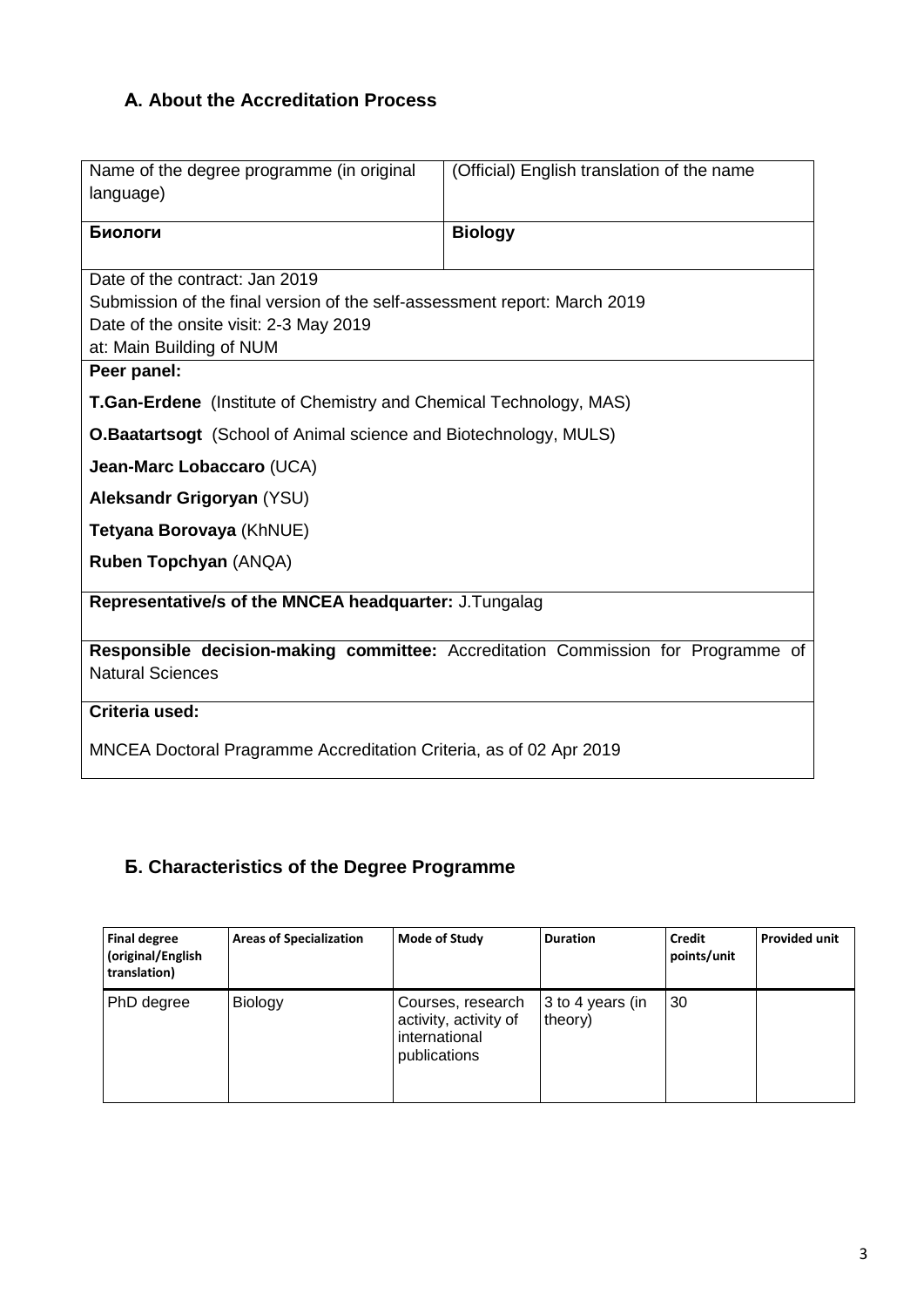## <span id="page-3-0"></span>**В. PEER REPORT FOR THE MNCEA SEAL**

## <span id="page-3-1"></span>**Criterion 1. DOCTORAL PROGRAMME OBJECTIVES AND CONTENT**

## **The doctoral programme objectives are aligned with the institutional research policy and objectives, taking into account stakeholder expectations.**

#### **1.1. Programme design**

Doctoral program is developed by meeting the common requirements of doctoral programs, and other special requirements by relevant stakeholders. Documentation of a doctoral program clearly states the procedures of plan, implementation and quality assurance of research projects completed during the program.

#### **Evidence:**

- The Doctoral School (DS) cleary defines the the program: to follow (and to validate) courses, to publish international peer-reviewed articles, to defend the thesis.
- The courses are mainly theoritical.
- The difference between the various academic degrees (L,M&D) in terms of classes/courses are not clear.
- The competences that shoud be obtained after the 3 academic levels are confusing.
- Credit obtention is not clear through out the document
- The grad student do not always know or understand the criterai that allow them to defend their thesis

#### **Preliminary assessment and analysis of the peers:**

- to increase the pratical courses, and the general scientific (and up to date) research methodology. We recommand the PhD students to be pro-active during the class by presenting (in English) some reserach articles, even though not related to their research project. This will help them to open their mind.
- to clearly differentiate the program of classes between bachelor/master/doctoral levels.
- to increase the biology curses/classes in English performed by the teachers
- competences need to be identified for the doctoral level.
- In order to help the director to manage the doctoral school as well as any potential problems/tensions that could occur between a grad-student and a mentor, we suggest to establish a clear scientific council/committee of the doctoral school. This could be composed of: i) external members of the biology faculty; ii) external members of the faculty (officials from the city hall, from private companies) to hep give more highlights to the doctoral school; iii) grad-students, elected by their mates.

#### **1.2. Programme objectives**

The programme has defined objectives in the form of intended learning outcomes covering knowledge, skills and competences to be acquired by students by the end of the studies. The objectives reflect the national qualifications framework, the institutional research policy and objectives and mission, expectations of the relevant subject community and the relevant stakeholders.

- The objectives are clearly designed. They classicaly encompass the whole continuum from the molecular biology aspects of the biology to the environmental level, with botany, agriculture and animal husbandry.
- The doctoral school does not show any clear objectives for the PhD: does the DS only form academic teachers, researchers, or does its obejctive focused to help the student find a job in any fields avaible such as acadmic as well as private companies?
- The big issue is that the grad-student are not full-time researcher, which could explain the huge discreapency the presented objective (3 to 4 years) and the reality (7 to 12 years)
- The grad-students do not know others and the various subjects they are working on.
- Grad-students are only in contact with the supervisor. There is no clear linked with the DS.
- The critical mass of the doctoral school is low (27 grad-students).
- The links with the others scientific disciplinaries important for the biology are not clearly indicated: *e.g.* medicine-chemistry-pharmacology through the traditional medicine; geography-physics through the restauration and rehabilitation of the environment;
- Not all the supervisors are intensively involved in an active research activity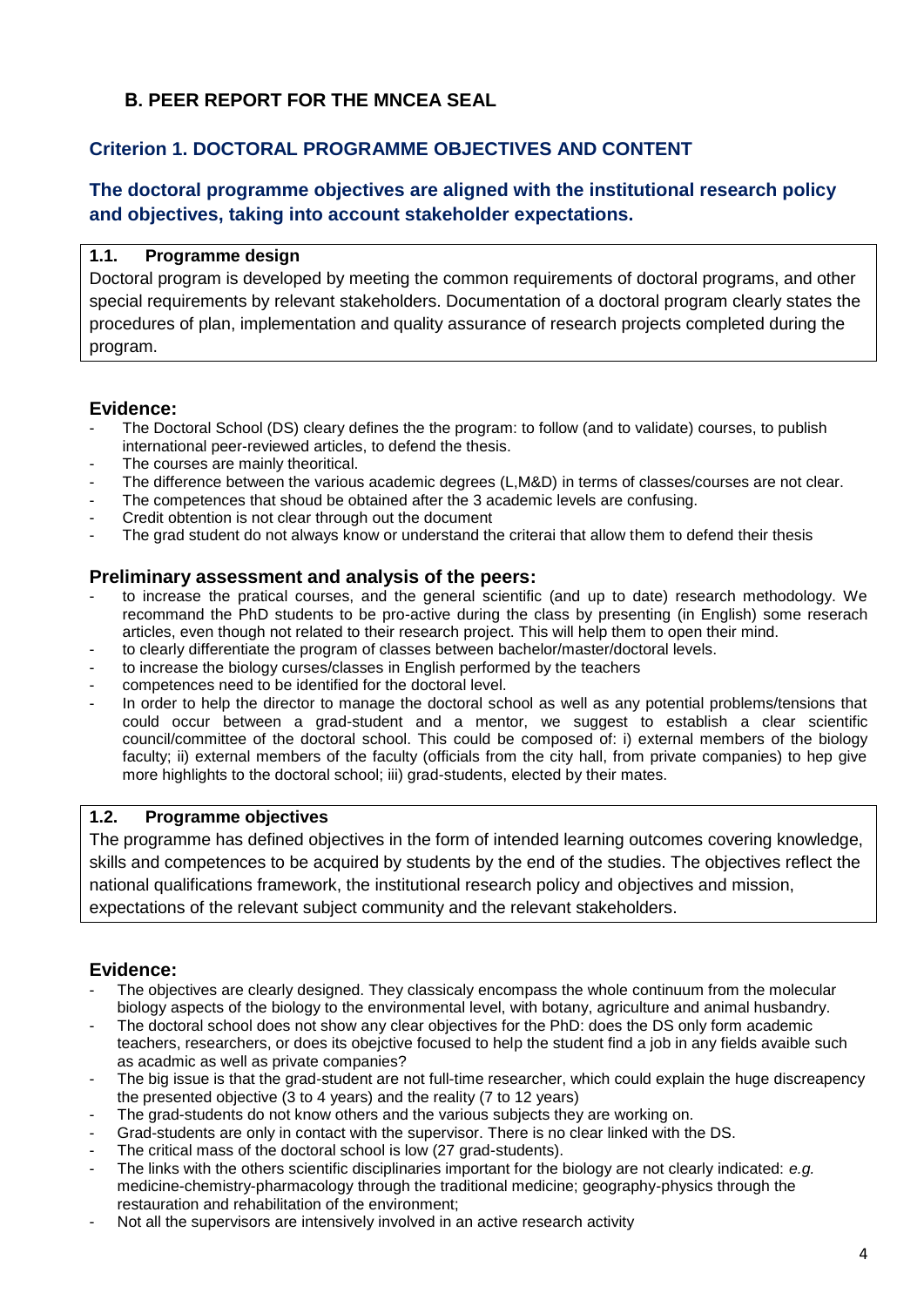Research grants and research subjects seem to be randomly chosen

#### **Preliminary assessment and analysis of the peers:**

- it is proposed to merge the 3 doctoral programs (biology, ecology, biochemistry) into one unique DS, which will be larger, stronger, with more external and internal visibilities.
- It should be important to increase the classes in the field of: \* intellectual property, patent deposit, industrial rights. This point is important for the botany/traditional medicine field. The same for start-up creation. Not all the master student want to work as an academic. Increasing the possibilities of jobs would also allow to have more the candidate from a wide origin, which will give more diversities i the profile of the PhD, and in the future, this could make the link with private companies to sustain research through PhD grants.
- it would be important to have a longer view for the research program.
- It is suggested to establish "joint" PhD between biology and other fields of natural sciences? E.g. biology and medicine; biology and chemistry; biology and geography; biology and pharmacy...

#### **1.3. Programme content**

The curricular contents allow scientific scope and students to achieve the intended learning outcomes. The curriculum does have a logical sequence, avoids overlaps and contains a balance between theory and practice in line with the programme objectives. Where appropriate, the curriculum contains elective elements for students.

#### **Evidence:**

- The programme content is within the scope of the branches of biology targeted by the doctoral school (microbiology, botany, zoology, genetics and molecular biology).
- The grad-student have the possibility to give a feedback of the courses and the way the teaching is done
- Some points within the document and the discussion with the grad-students indicate that the courses take a lot of time.
- Some courses are difficult to take because they are at moments where the students are not present

#### **Preliminary assessment and analysis of the peers:**

- It is suggest to re-organize the courses in thematic blocks where the grad-students will have to choose only 2 courses in each blocks. Some of the blocks would be mandatory (English class, industrial rights, patents..., technical course), some of them optional.
- Number of courses to validate the possibility to defend a thesis should be decreased
- Grad-students who are going abroad for at least 2 to 3 month fellowship should be dispensed a significant amount of courses.

#### **1.4. Syllabus**

The programme documentation, including in particular course descriptions, contains relevant information about learning outcomes, pre-requisites, curriculum structure, teaching and learning method, expected student workload, credit award, assessment methods and criteria, recommended literature. It is regularly updated

#### **Evidence:**

- The description of the courses are quite clear
- However the organization of the classes is unclear
- Among the 77 courses, all but 4 four are in Mongol, which is understandable.
- **Preliminary assessment and analysis of the peers:** Courses should be reorganized in tehmati blocks with mandatory classes and optional ones (cf. Above comments)
- As already presented, i) intellectual property, patent deposit, industrial rights; ii) start-up creation; iii) outreach and/or dissemination/popularization classes should be proposed
- It would be important to give some of the disciplinary courses in English to allow the grad students strenghthen their English level.

#### **1.5. Special requirements for the programme**

Intended learning outcomes and content of doctoral programs reflects the special requirements of doctoral programs by professional associations of a particular field.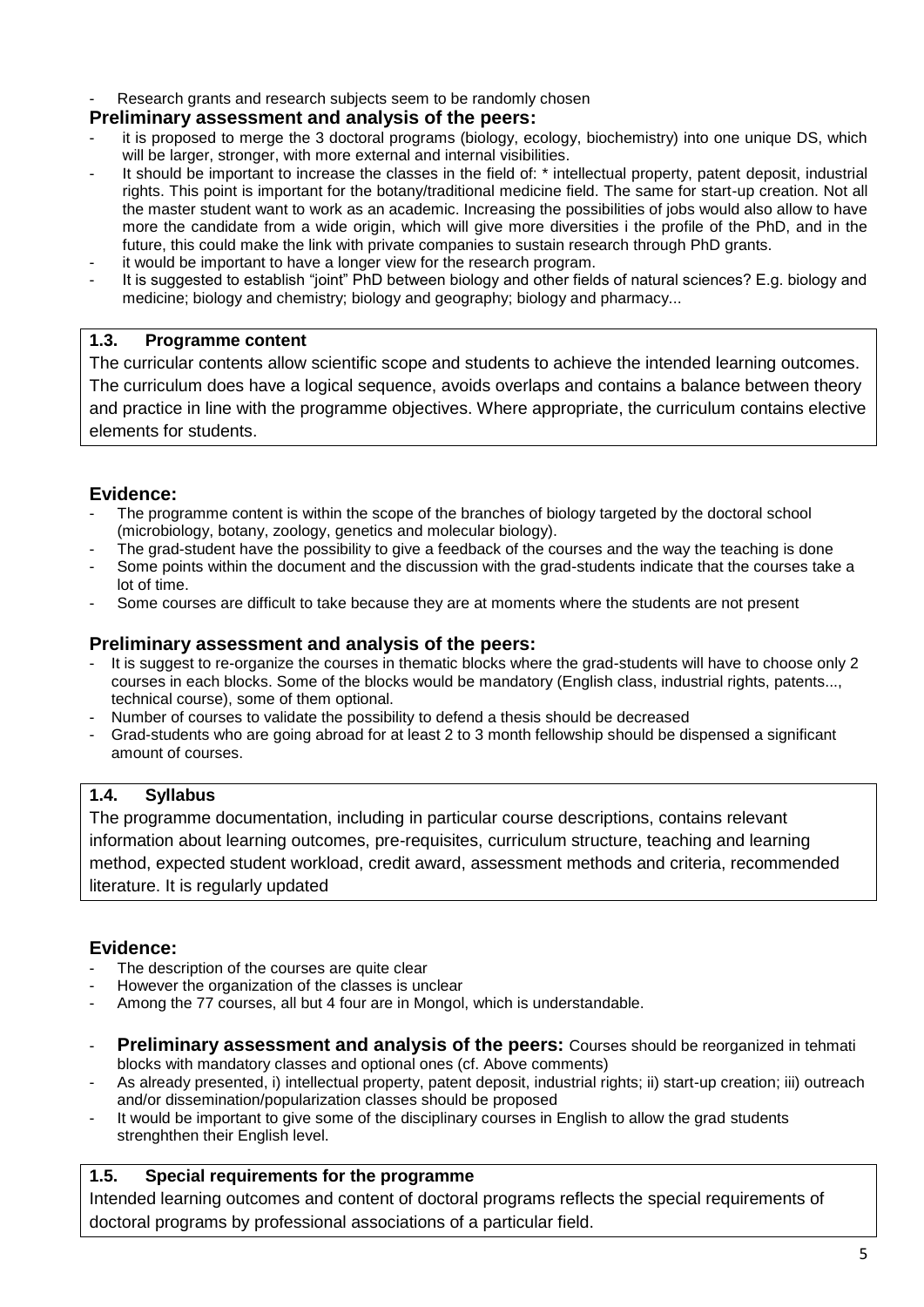#### **Evidence:**

Very few non academic speakers are involved in the teaching.

#### **Preliminary assessment and analysis of the peers:**

- Could it be possible to ask non academic speakers to teach some specific part. This could also allow to establish official links with external environmental associations, forestry or animal husbandry professionals. This would give the opportunity, once again, to increase the possibility of interconnections between the academic labs, the grad students and the private companies.

## **Final assessment of the peers after the comment of the Higher Education Institution regarding criterion 1:**

...................................................................................................................................................... ...................................................................................................................................................... ...................................................................................................................................................... .........................................................................................

## <span id="page-5-0"></span>**Criterion 2. DOCTORAL PROGRAMME IMPLEMENTATION**

**The institution have a structure, organization and legal environment to effectively implement the doctoral programme, aligned with the programme objectives and supports students' achievement of the intended learning outcomes and research activities.**

#### **2.1. Admission**

Admission criteria enable students to achieve the intended learning outcomes. They are fairly and consistently applied. The procedures adopted (choice of thesis topics and supervisors, type and amount of funding, etc.) are explicitly stated and fair.

#### **Evidence:**

- The procedure is clear. Grad-students are enrolled in a PhD program after a strong and competitive exam. The best are allowed to enter the program.
- Choice of the thesis topic and how the supervisor is attributed are not indicated
- None of the grad student has a specific "salary" to manage the PhD activity and to be a full-time research.

#### **Preliminary assessment and analysis of the peers:**

- Government and/or university should definitely decide to sustain the DS.
- The choice to increase the number of PhD by giving some funding opportunities, specially for the best students is definitively encouraged
- More connection shoud be developed with the private companies and the officials to get more fundings.

#### **2.2. Doctoral student workload**

Workload of independent and desk research is balanced, preventing from overload or shortcomings.

- The time really devoted to research is too low to be able to defend a PhD after 3 to 4 years of studies (as wanted by the DS).
- Few meetings with the respective supervisor are planned within a year
- No mandatory presentation of their work to the other grad-students is planned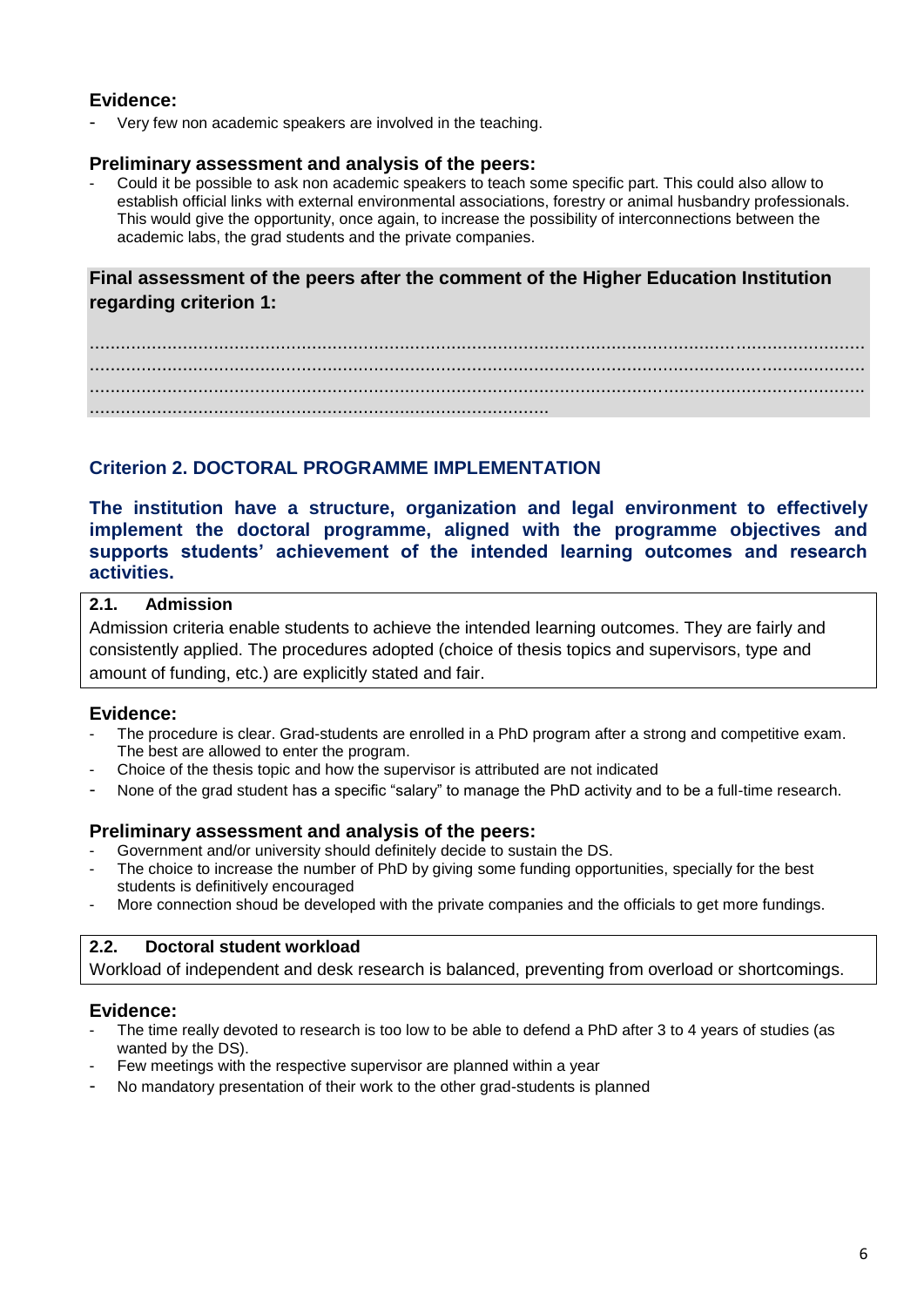#### **Preliminary assessment and analysis of the peers:**

- It is proposed to reduce the amount of courses necessary to defend the PhD
- To plan mandatory meetings one every year, with a written document after the presentation allowing a SWOT analysis that could be used for further analysis, the year after.

To present the results in English at least once during the thesis (3 to 4 years) in fornt of the other grad-students

#### **2.3. Teaching and learning methodology**

The instructional methodology is student centered, aligned with the programme objectives and supports students' achievement of the intended learning outcomes.

#### **Evidence:**

- The grad-students have the possibility to give their advice about the courses.
- Progamme objectives are not clear
- No disciplinary teaching is perfrmed in English

#### **Preliminary assessment and analysis of the peers:**

- To allow the young PhD, fluent in English, to give some courses
- To reorganize the proposition the courses

#### **2.4. Supervision**

The doctorate includes individual and regular follow-up of doctoral students, with clearly defined, coherent and transparent procedures for doctoral students and thesis supervisors.

#### **Evidence:**

- Supervisors have a really good level of publications
- To supervise a grad-student is a difficult process
- Some supervisors have not had an active research activity for many years

#### **Preliminary assessment and analysis of the peers:**

- Supervisors should have the experience to mentor student's research training for supervisors. It is thus proposed that the doctoral school have a view on the supervision process.
- We suggest also to have co-supervision by a senior mentor for young supervisors to give them the skills to become the best supervisors.

#### **2.5. Research link, cooperation**

Provisions are made at the level of the programme to increase the collaboration with national and international public and private organizations and higher education institutions. The doctoral programme have established links and partnerships with internal or external research departments and/or organizations. Teachers and doctoral students are involved in research teams.

#### **Evidence:**

- Many grad-students are performing fellowship abroad
- This point should be enlightened more clearly as it is really an opportunity.
- It is not clear whether NUM allows the defensis in English in the case of co-tutorship thesis

#### **Preliminary assessment and analysis of the peers:**

- More abroad fellowships should be encouraged in order for the PhD student to see a different way of research management, to increase the various tecnical skills and to improve the English
- A co-tutorship document should be available as in many countries the PhD is limited to 3 to 4 years, and the amount of courses limited to 80 to 120 hours.
- An official contract between the director the DS, the grad-student and the supervisor should be signed, and a copy made available for the 3 arts of the contract.

#### **2.6. Thesis defence**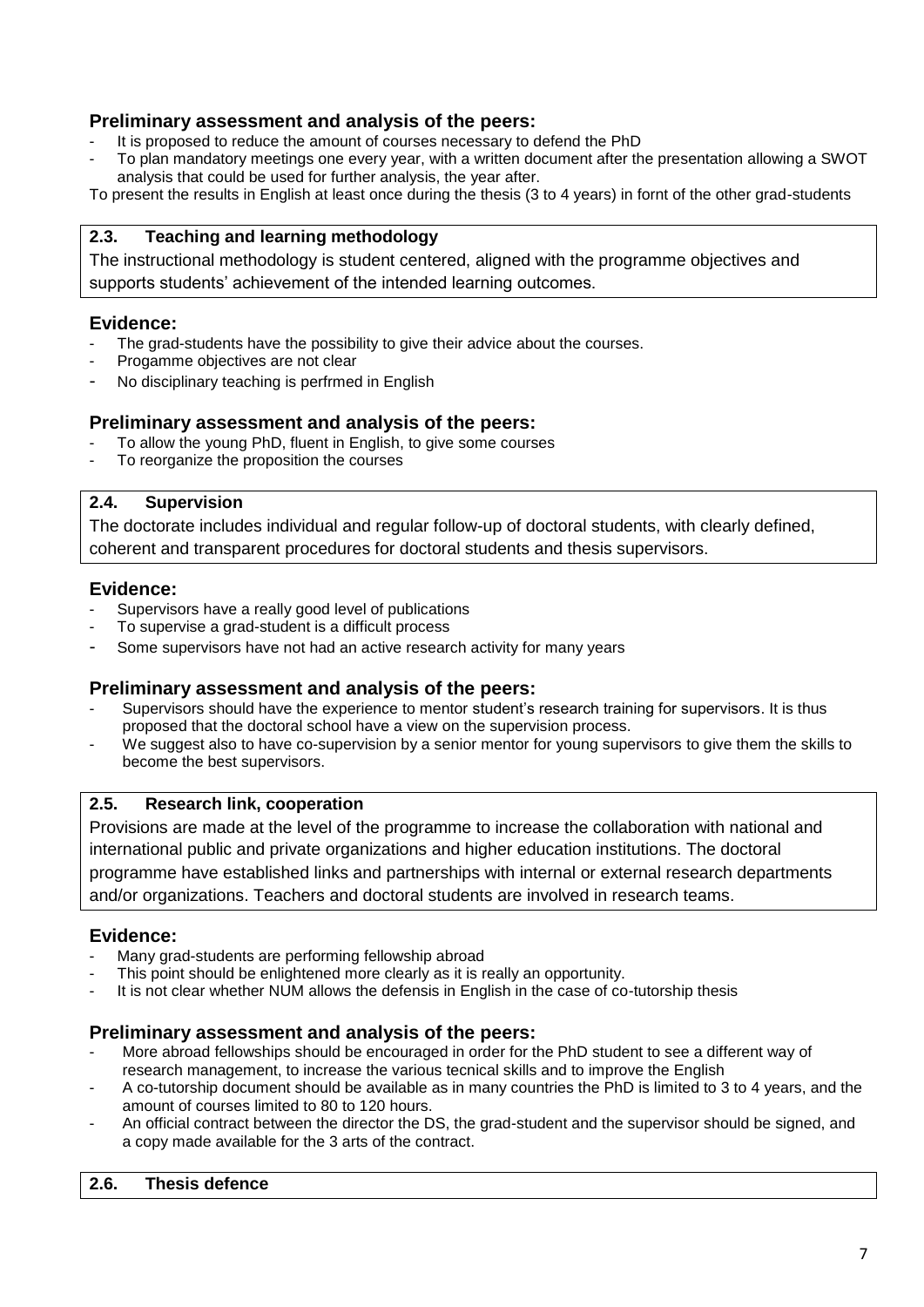Explicit criteria for authorizing thesis defence (producing new knowledge, exploitation of results, validating teaching, mobility, etc.) are communicated to doctoral students and thesis supervisors. Organization rules for thesis defence (composition of the examination board and role of its members, convening notice, manuscript submission, etc.) are communicated to doctoral students and supervisors. These rules are defined in a fair and transparent manner.

#### **Evidence:**

- The defense is not allowed without a scientific paper in a "real" peer-reviewed journal (be careful to the predatory printers!).
- It is difficult for the grad student to know when and how they will/could defend this thesis
- The members of the commision seem too many (up to 15!!) and not all members are active in research.
- The organization ofthe defense is really complex (at least 3 different committees).

#### **Preliminary assessment and analysis of the peers:**

- The scientific council of the DS by the name of its director should give a significant advice to the scientfic council of the NUM to allow the defense, without having all the tedious steps.
- The number of members of the commitee should be limited to people involved in active research and in the field of the thesis.
- We recommand to have external and international reviewers to be part of the defensis committee
- We recommand to allow the defense in English when a co-tutorship is accepted between two different countries, even though with substantial summary in the respective language. The duration of the thesis will be limited to3 to 4 years in that case.

#### **2.7. Graduation documents**

Students are provided with a qualification certificate as well as a programme-specific Diploma Supplement in English. These documents provide information on the student's qualifications profile and individual performance as well as the programme learning outcomes, context, level and status of the degree programme with regard to its applicable education system.

#### **Evidence:**

The document was not found by the expert in the document.

#### **Preliminary assessment and analysis of the peers:**

## **Final assessment of the peers after the comment of the Higher Education Institution regarding criterion 2:**

...................................................................................................................................................... ...................................................................................................................................................... ...................................................................................................................................................... .........................................................................................

## <span id="page-7-0"></span>**Criterion 3. DOCTORAL STUDENT ASSESSMENT AND ACHIEVED PROGRAMME OUTCOMES**

#### **The programme demonstrates the achievement of the intended outcomes. Assessment is fairly and consistently implemented in line with the relevant institutional policies.**

#### **3.1. Assessment of doctoral students**

Student learning outcomes (knowledge, skills and competency) are systematically assessed with various approaches and methods. Assessment procedure and criteria is directed towards assessing in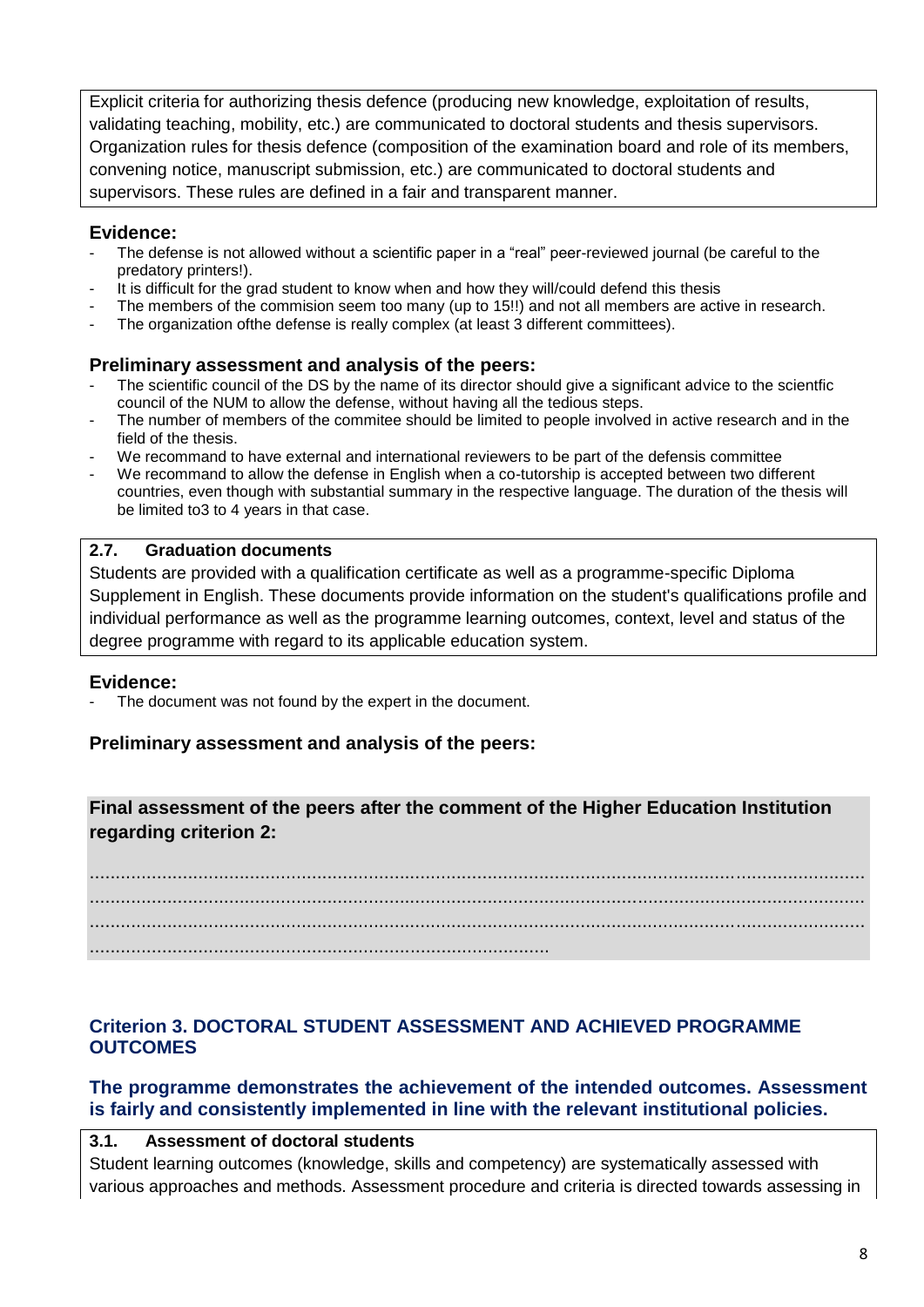a fair and transparent manner. Assessment resources including test banks in every course is developed and updated to assess students' knowledge, skills and competency.

#### **Evidence:**

- Every course is validated by a written exam
- The assessment is probably fair but the transparency is not that transparent.
- How the research work is processed is not enlightened enough

#### **Preliminary assessment and analysis of the peers:**

- Grad-students need more feedback form their progression. WE propose to establish a written to clarify the points that are good and those which need to be ameliorated.
- More milestones should be defined before the begininng of the research program, and then regularly analyzed by a "following" thesis committee compsoed of the supervisor as well as external members of the department/or the research field.

#### **3.2. Doctoral student progress and recognition of achievements**

Criteria for credit award and student progression are transparent for all relevant stakeholders and are consistently applied at programme level.

Rules for the recognition of externally acquired competences and qualifications are applied at programme level.

#### **Evidence:**

- The visit committee was really impressed by the highly motivated grad-students, despite the long time of their PhD studies, the fact that they need to work at the same time, and they do not know when they will be allowed to defend their ork.
- The number of credit are indicated within the document even though it has been difficult to ascertain the fundamental reasons of the some.
- The PhD student paid for each credits, also for their own publications.
- PhD student who have spent some times abroad and published the work done in the other country have also to pay for this published work, while this has not been supported by NUM.

#### **Preliminary assessment and analysis of the peers:**

- Annual tuition fees re suggested instead of paying for each credit. From the external reviewers, it looks like the grad-students bying their diploma, which is obviously not true.
- Doctoral school should be more motivated to shorten the PhD studies to the classical westernized standards of 3 to 4 years.
- NUM should show its real motivation to form doctors by reducing the amount of money they ask to the students.

#### **3.3. Doctoral student support and advice**

The doctorate invites doctoral students to take part in supplementary scientific and/or professional events or actions, such as scientific events, conferences or panel discussions, etc. For each type of action, the methods for access, validation and evaluation, particularly by doctoral students, are defined and communicated.

#### **Evidence:**

- Some grad-students got the opportunity to go abroad for part of their research work. At this occasion they have the chance to participate to nternational conferences and scientific events
- Conferences and panel discussion are organized within the NUM by the DS and/or the deartent of biology
- 100% of the grad-student are not suported for their salary

#### **Preliminary assessment and analysis of the peers:**

Increase the amount of scholarship, specially for the brightest students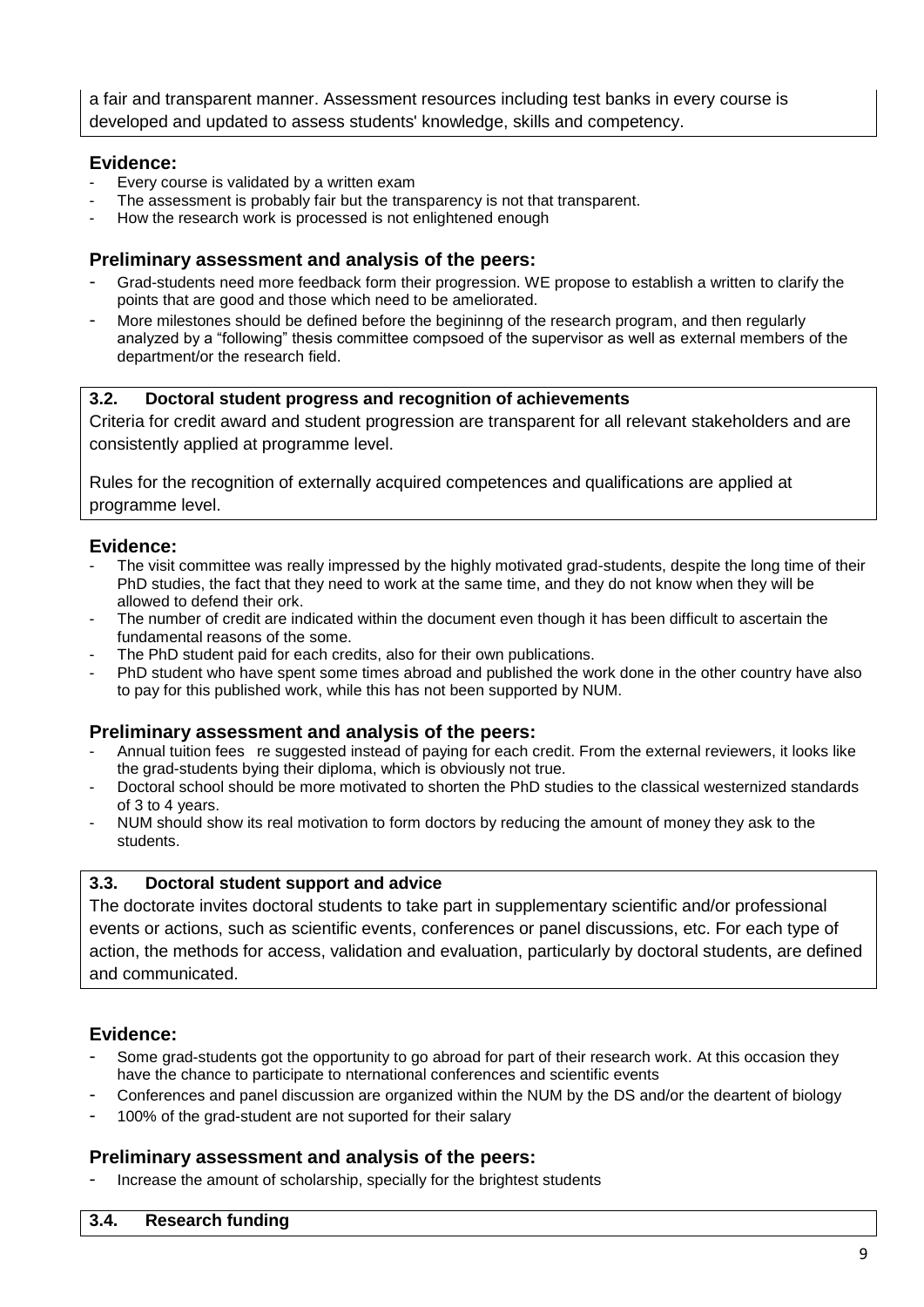The doctorate is based on a transparent thesis funding policy, which is consistent with its objectives and the institution's scientific policy. The policy involves controlled management of this funding.

#### **Evidence:**

- The funding policy of the reaserch is not clear and/or absent.
- No specific funding is available
- The objectives of the institution to form PhD is not clearly defined.

#### **Preliminary assessment and analysis of the peers:**

Ministry of reserach and higher education and NUM, through the DS, are suggested to really support the doctoral studies by increasong the amount of research fundings and PhD fundings.

#### **3.5. Scholarship**

Specific rules and regulation to specify the financial resource to fund doctoral students' studies and provide scholarships to them.

#### **Evidence:**

- The external panel understood that sholarships are attributed to some grad-students
- Some research subjects absolutely need sustantial efforts to equipe the lab with up to date and state of the art equiment.

#### **Preliminary assessment and analysis of the peers:**

- We suggest to keeping on this policy of scholaship attribution and to increasing it.
- More ressource funding should be attributed to the labs to increase their technical equipements.

#### **Final assessment of the peers after the comment of the Higher Education Institution regarding criterion 3:**

...................................................................................................................................................... ...................................................................................................................................................... ...................................................................................................................................................... .........................................................................................

#### <span id="page-9-0"></span>**Criterion 4. TEACHING STAFF**

#### **Teaching staff are both sufficient and suitable in accordance with the characteristics of the doctoral programme, the scientific field and the number of students.**

#### **4.1. Teaching staff** The teaching staff members involved in the programme have the adequate qualifications with regard to the programme content and didactical competences to enable students to achieve the intended programme outcomes.

- Discussion with teaching staff cearly pointed out that it devoted to their mission of mentoring and teaching
- Numerous teachning staff members are shy to speak and to teach in English, while they have the skill to do it.
- The courses are organized in classical class, as what could be found for the lower academic degrees such as the Bachelor: grad-students are mainly statically following the "*ex cathedra*" class.
- Few grad-students are follwing the various courses. This is probably due to the fact that theyr too many classes and not enough grad-students following them.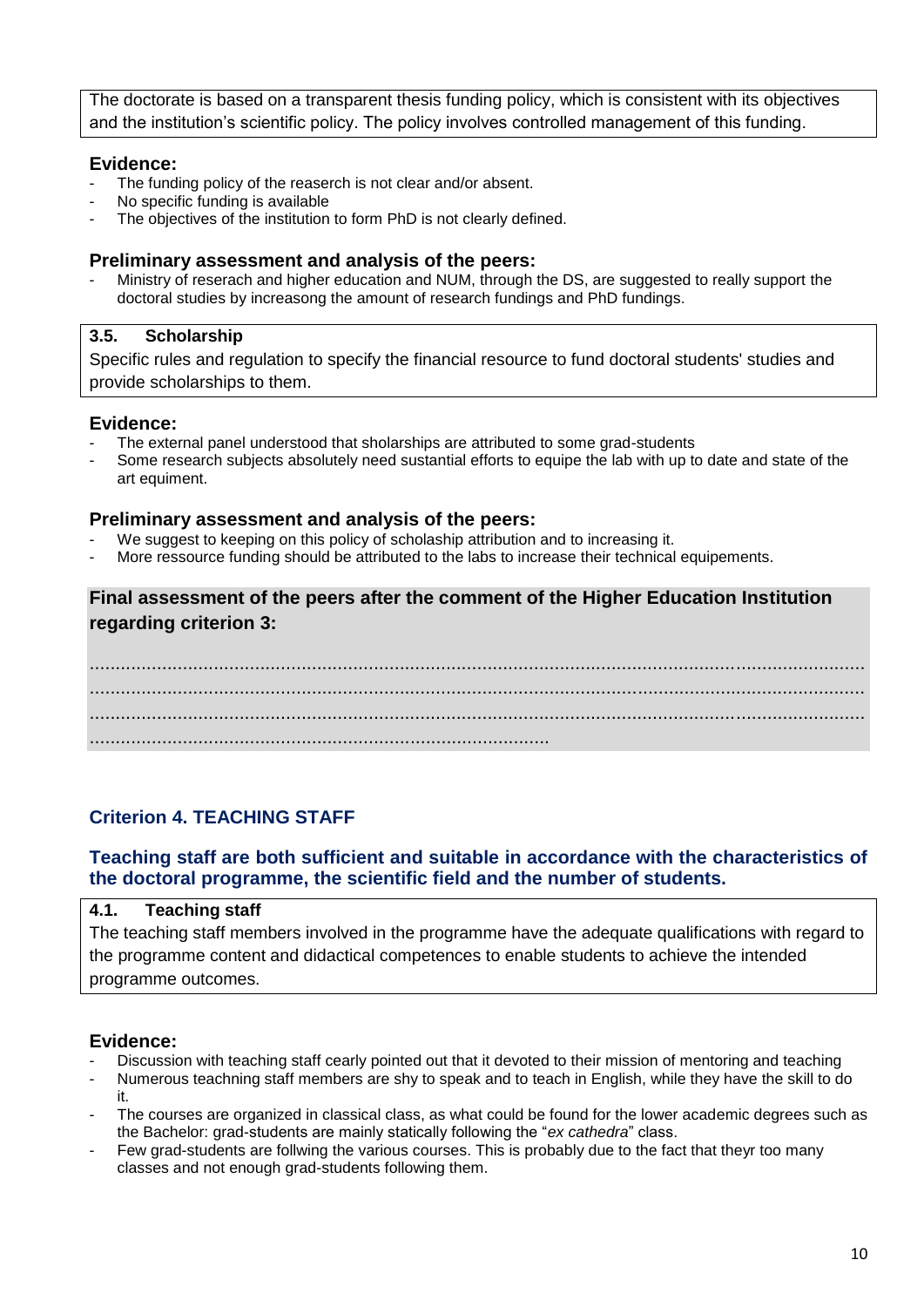#### **Preliminary assessment and analysis of the peers:**

- We propose to re-organize the courses in thematic blocks, some of them being mandatory, some of the optional, and to choose few courses among them.
- Courses an classes devoted to grad-students should be specific and mixed to bachelor and/or master students, to avoid any feelng of repetition.

#### **4.2. Teaching staff development**

Systematic professional development mechanism is in place to improve faculty's teaching and research skills and supervision skills of doctoral students.

#### **Evidence:**

- Supervisors who are not actively involved in research could however mentor PhD research projects.
- No specific diploma is necessary to supervise doctoral students
- No tutorship is available to help the young potentially mentors

#### **Preliminary assessment and analysis of the peers:**

- The DS should organize the tutorship to supervise the young supervisors
- Mentoring of each supervisor shoud be evaluated at the end of the doctoral studies, in terms of published papers by the grad-student, duration of the thesis, grants obtained to sustain the research project, oral presentation and/or attendance to international or national conference or seminar.

#### **4.3. Links with research**

Teaching staff members are involved in research relevant to the programme subject area. Results from research are fed into teaching and learning. Where appropriate, students are involved in research activities in the programme subject area.

#### **Evidence:**

- Staff members of the DS have good activity of publication
- However, titles of the publications, list of authors, name of the journals and Impact factor were not available.

#### **Preliminary assessment and analysis of the peers:**

¶ To increase the visibility of the DS, we suggest to make these informations publically available

#### **Final assessment of the peers after the comment of the Higher Education Institution regarding criterion 4:**

...................................................................................................................................................... ...................................................................................................................................................... ...................................................................................................................................................... .........................................................................................

#### <span id="page-10-0"></span>**Criterion 5. RESOURSES AND INFORMATION MANAGEMENT SYSTEM**

*Management information system to collect necessary resources, check resource allocations,*  and performance and make decisions of doctoral programs in order to achieve the *learning outcomes and do research.*

#### **5.1. learning and research facilities**

Laboratories and their equipments and library resources are suited to the subject area of the programme. Students have access to facilities and software necessary for the achievement of the intended learning outcomes, also during self-study periods.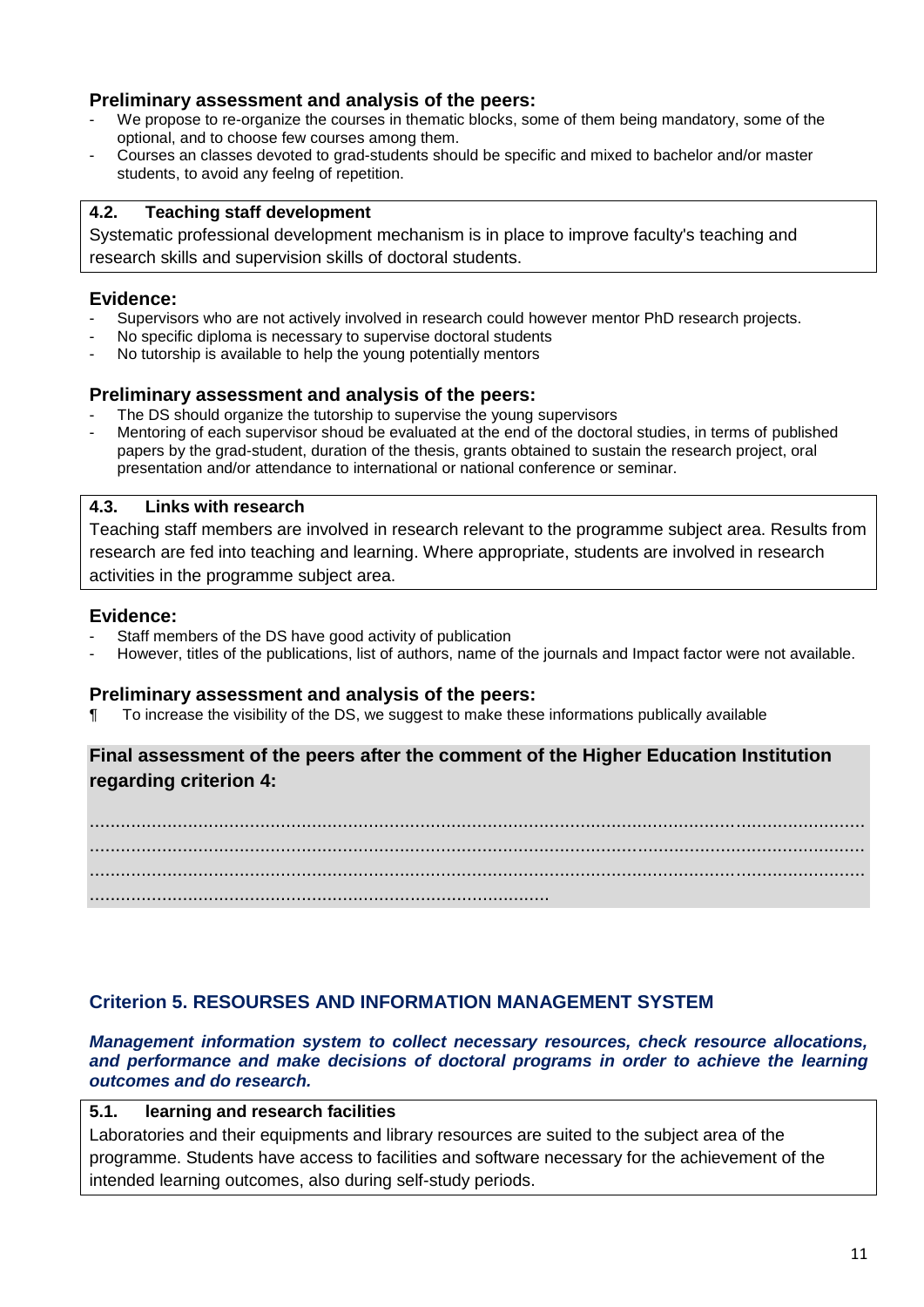### **Evidence:**

- SiSi is a good information system to keep feedback.
- A lot of informations are present within the site.

#### **Preliminary assessment and analysis of the peers:**

- An attractive and specific site for the DS should done with: outreach of the doctors, lenght of the thesis, main results, actuality. All this will make the doctoral studies more attractive to the ptative future candidates.
- The main outcomes for the doctoral programs should be indicated on this dedicated Internet site as well as the academic or private perspectives, possible carriers...

#### **5.2. Teaching and learning resource materials**

Learning environment has necessary facilities and resources including textbooks for all courses, and teaching and learning materials. Hard and soft copies of necessary resource materials for research work are available for immediate accessibility.

#### **Evidence:**

- The library building is totally new
- PubMed ressource is rather limited and iy is thus difficult to have a direct access to the published publications. However, the grad-students understood the necessity to read articles and they usually ask the pdf file through ResearchGate.

#### **Preliminary assessment and analysis of the peers:**

#### **5.3. Information management system**

The institution has in place an information management system for the collection and analysis of data. Data is collected, analyzed and used for quality improvement of the doctoral programmes

#### **Evidence:**

- ..............................................................................................................................................................................

.................................................................................... - .................................................................................................................................

#### **Preliminary assessment and analysis of the peers:**

-

-

## **5.4. Transparent programme information**

Information about the doctoral programme, including objectives intended learning outcomes, qualification awarded, duration, level, requirements, as well as information about the achieved programme outcomes, including graduates' career paths, are made transparent for all relevant stakeholders. It is regularly updated.

## **Evidence:**

These inforations are not publically available

## **Preliminary assessment and analysis of the peers:**

As indicated above, a specific internet site should be dedicated to the DS of biology (with the 3 fused doctoral programs in Biology, Ecology and Bichemistry)

## **5.5. Financial resources**

The doctoral programme possess and maintain reliable financial resources from multiple sources to support the implementation, monitoring and improvement of the programmes.

- The financial ressources are not indicated.
- The financial support is not supporting the ambition of the NUM tp be among the 100 best university in Asia.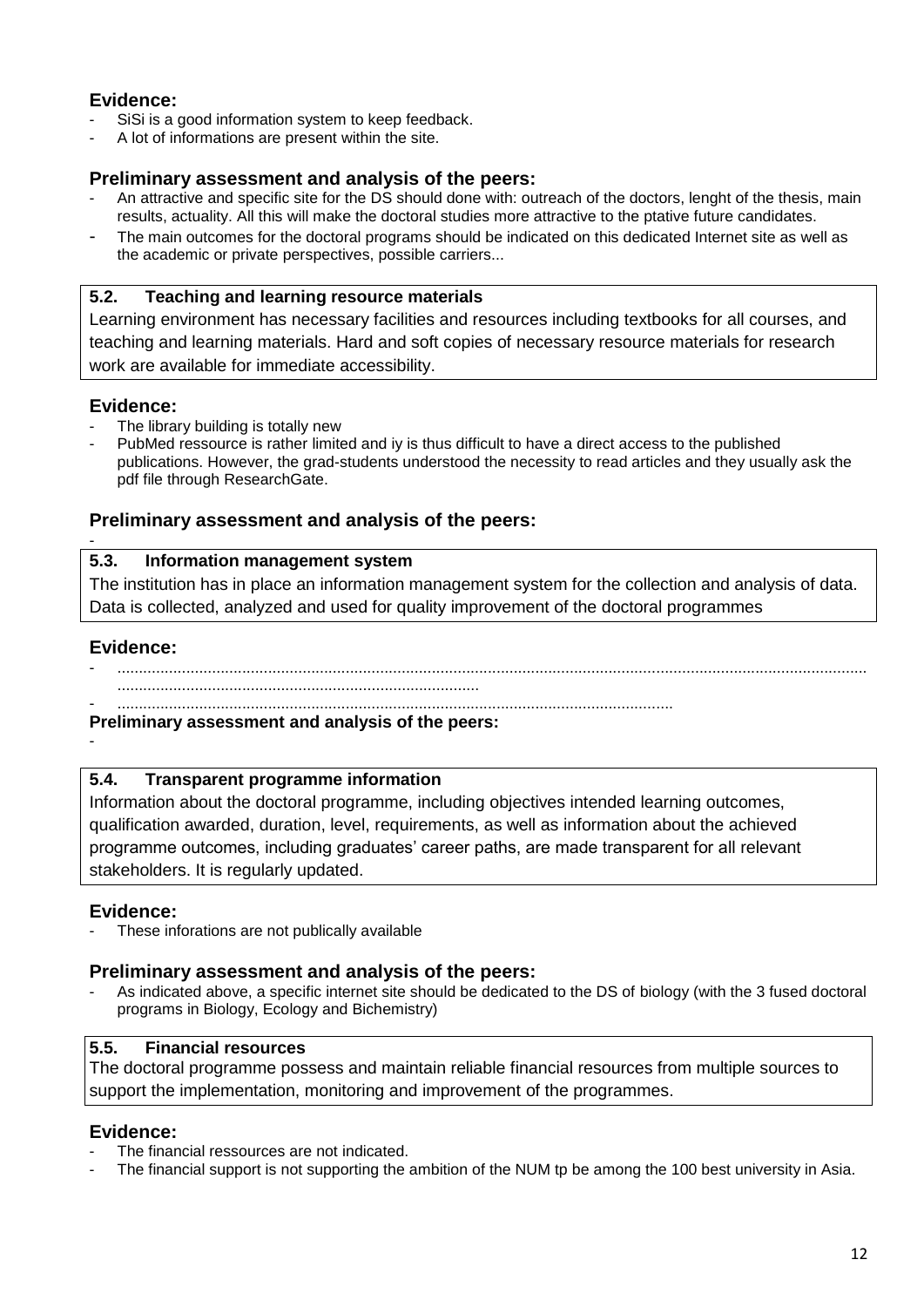#### **Preliminary assessment and analysis of the peers:**

More support should be obtained from the ministry, mainly by supporting PhD students.

-

**Final assessment of the peers after the comment of the Higher Education Institution regarding criterion 5:**

...................................................................................................................................................... ...................................................................................................................................................... ...................................................................................................................................................... .........................................................................................

## <span id="page-12-0"></span>**Criterion 6. QUALITY ASSURANCE**

#### **The doctoral programme is subject to regular internal and external quality assurance mechanisms directed at continuous development with the involvement of stakeholders.**

#### **6.1. Internal quality assurance and enhancement**

The programme and its components (including teaching material and facilities) as well as the quality of the involved staff members are regularly evaluated. The programme demonstrates that evaluation results are used for continuous improvements. All relevant stakeholders are involved in evaluation mechanisms.

#### **Evidence:**

- A lot of data are available but the analysis was really short
- No clear strategy was pointed out to understand how NUM and DS will allow the future doctors in Bology to be the future managers of the country
- No performance indicators are avaible

#### **Preliminary assessment and analysis of the peers:**

- the analysis of the data (duration, grants, numbers of paper, co-authrshiped papers) should be deeply performed for a better evaluation.
- Internal communication in the department should be increased to perform a real SWOT analysis ofthe DS
- Follow up of the Doctors should be done (career, salary, academic position or not...)

#### **6.2. External recognition at national and at international level**

Where appropriate, the programme is externally evaluated by relevant national or international organization with a view to facilitating the academic or professional recognition of the qualification awarded.

#### **Evidence:**

- -

.-

**Preliminary assessment and analysis of the peers:**

**Final assessment of the peers after the comment of the Higher Education Institution regarding criterion 6:**

...................................................................................................................................................... ......................................................................................................................................................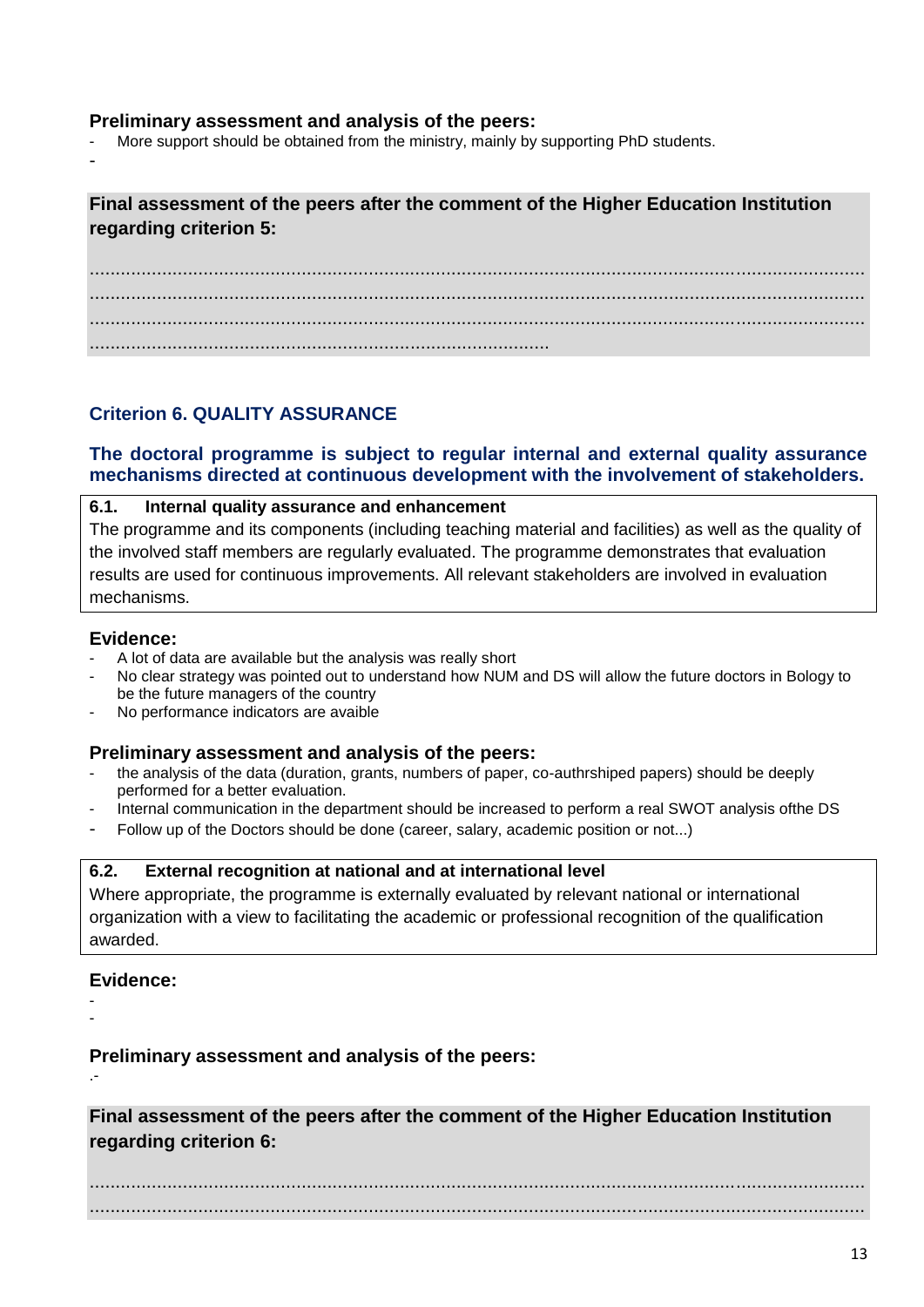...................................................................................................................................................... .........................................................................................

## <span id="page-13-0"></span>**B Additional documents**

Before preparing their final assessment, the panel ask that the following missing or unclear information be provided together with the comment of the Higher Education Institution on the previous chapters of this report:

1. …

2. ….

[In case no additional documents are needed not: "No additional documents needed"]

#### <span id="page-13-1"></span>**C Comment of the NUM (date)**

The institution provided a *detailed/extensive/* statement as well as the following additional documents :

 $\bullet$  [...]

OR

The following quotes the comment of the institution:

.,<mark>. . . .</mark>"

## <span id="page-13-2"></span>**D SUMMARY ASSESSMENT OF THE PEERS:**

1. ................................................................................................................................................. ................................................................................................................. 2. ................................................................................................................................................. ................................................................................................................. 3. ................................................................................................................................................. .................................................................................................................

| N <sub>2</sub> | <b>Criterion</b>              | <b>Assessment</b> | <b>Notes</b> |
|----------------|-------------------------------|-------------------|--------------|
|                |                               |                   |              |
| 1              | Doctoral programme objectives |                   |              |
|                | and content                   |                   |              |
| 2              | Doctoral Programme            |                   |              |
|                | implementation                |                   |              |
| 3              | Doctoral student assessment   |                   |              |
|                | and achieved<br>programme     |                   |              |
|                | outcomes                      |                   |              |
| $\overline{4}$ | Teaching staff                |                   |              |
| 5              | Resources and information     |                   |              |
|                | management System             |                   |              |
| 6              | <b>Quality assurance</b>      |                   |              |
|                | <b>Summary Assessment</b>     |                   |              |